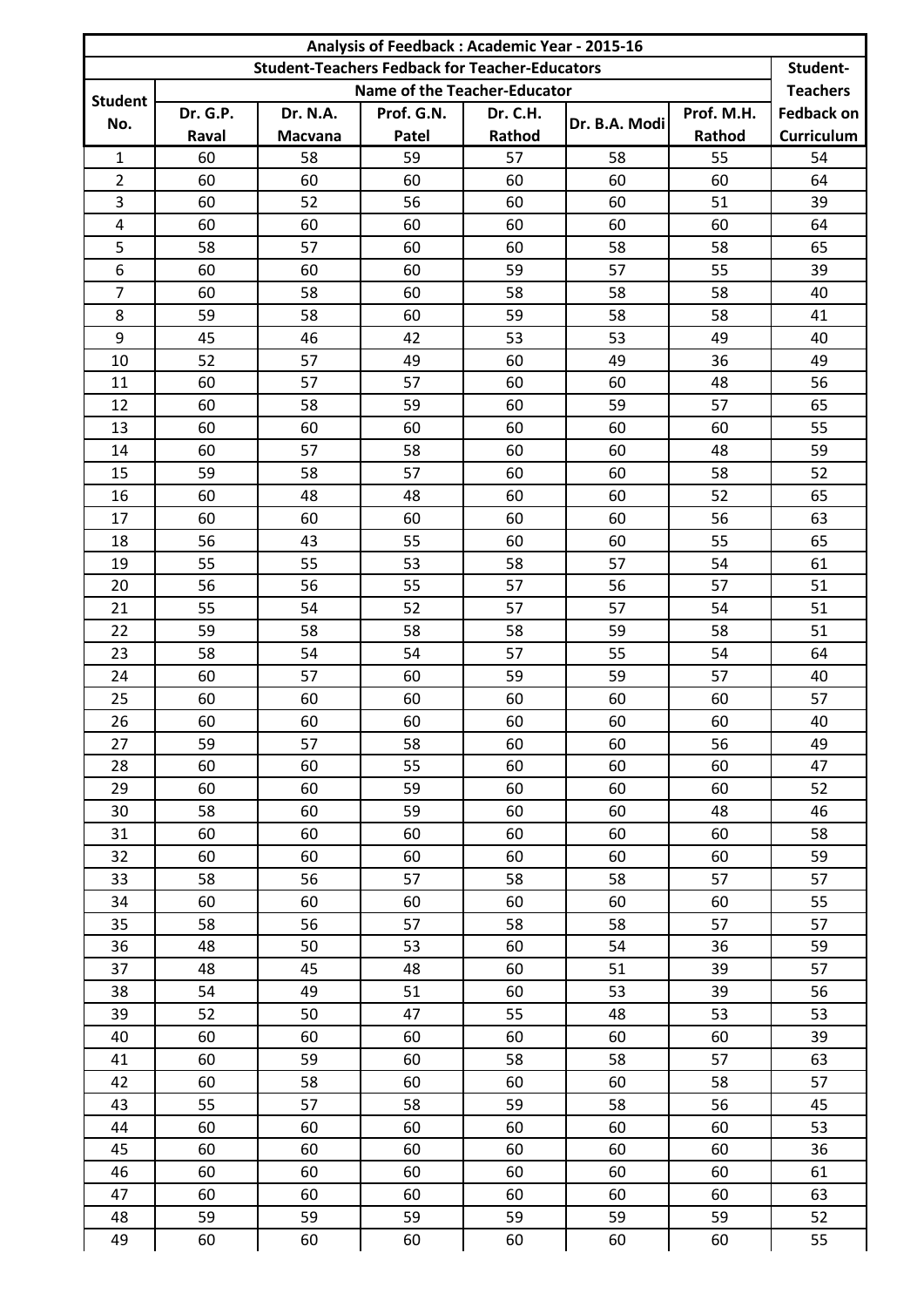| N                | 49               | 49               | 49               | 49               | 49          | 49               | 49               |
|------------------|------------------|------------------|------------------|------------------|-------------|------------------|------------------|
| <b>Sum</b>       | 2841             | 2777             | 2793             | 2899             | 2850        | 2703             | 2619             |
| Mean             | 57.98            | 56.67            | 57               | 59.16            | 58.16       | 55.16            | 53.45            |
| <b>SD</b>        | 3.56             | 4.41             | 4.3              | 1.48             | 2.95        | 6.37             | 8.53             |
| SD <sup>2</sup>  | 12.69            | 19.47            | 18.5             | 2.18             | 8.72        | 40.51            | 72.79            |
| $Q_1$            | 58               | 56               | 55               | 59               | 58          | 54               | 49               |
| $Q_3$            | 60               | 60               | 60               | 60               | 60          | 60               | 59               |
| Q                | $\mathbf 1$      | $\mathbf{2}$     | 2.5              | 0.5              | 1           | 3                | 5                |
| <b>Max</b>       | 60               | 60               | 60               | 60               | 60          | 60               | 65               |
| Min              | 45               | 43               | 42               | 53               | 48          | 36               | 36               |
| <b>Median</b>    | 60               | 58               | 59               | 60               | 60          | 57               | 55               |
| Percental<br>ge  | 96.63            | 94.46            | 95               | 98.61            | 96.94       | 91.94            | 89.08            |
| Avarage<br>Grade | A                | A                | A                | A                | A           | A                | A                |
| <b>Result</b>    | <b>Very</b>      | <b>Very</b>      | <b>Very</b>      | <b>Very</b>      | <b>Very</b> | <b>Very</b>      | <b>Very</b>      |
|                  | <b>Excellent</b> | <b>Excellent</b> | <b>Excellent</b> | <b>Excellent</b> | Excellent   | <b>Excellent</b> | <b>Excellent</b> |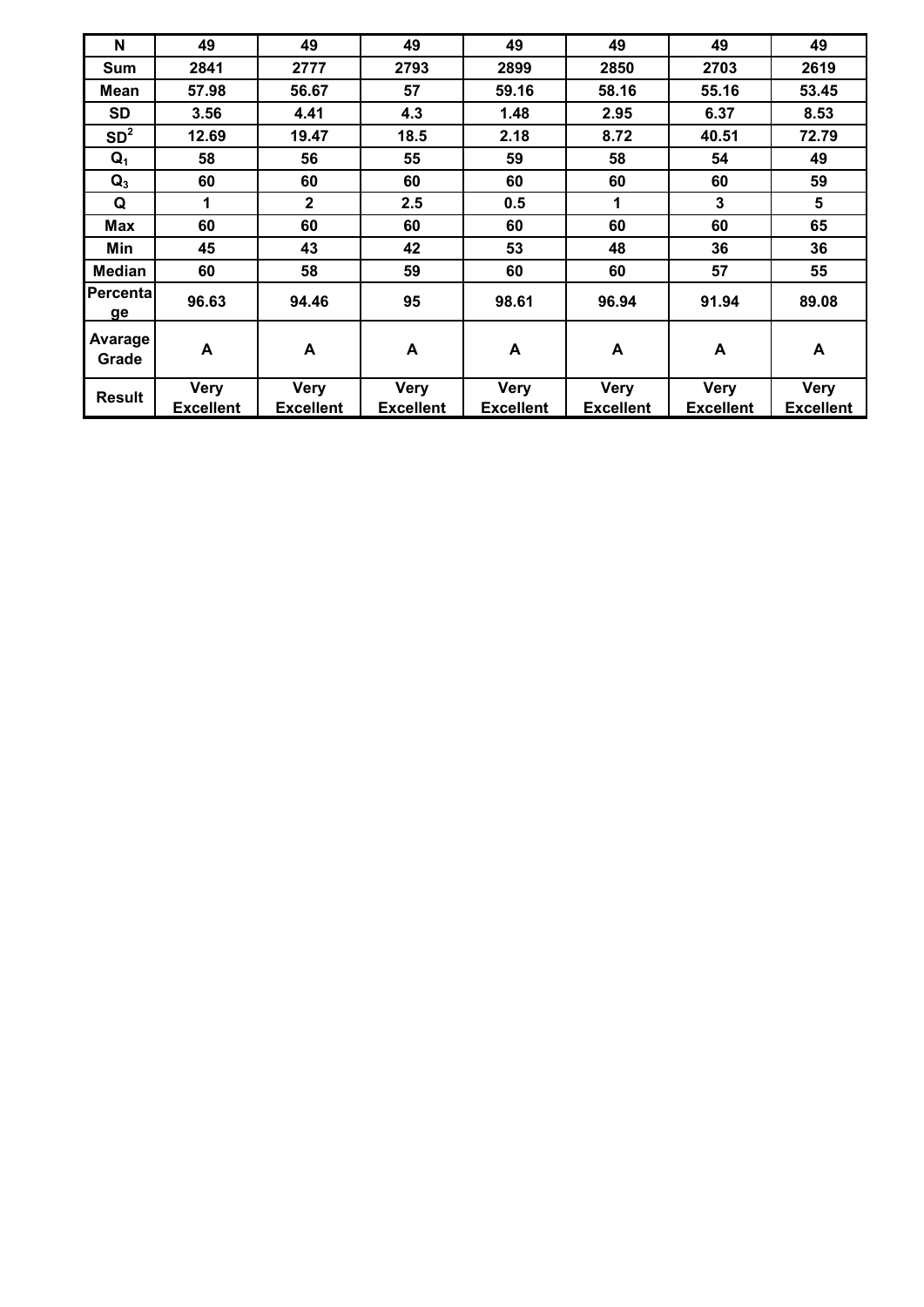|                    |                   |                 |                   | Analysis of Feedback: Academic Year - 2015-16       |                           |                  |                   |                    |
|--------------------|-------------------|-----------------|-------------------|-----------------------------------------------------|---------------------------|------------------|-------------------|--------------------|
|                    |                   |                 |                   | <b>Student-Teachers Fedback for the Institution</b> |                           |                  |                   |                    |
|                    |                   |                 |                   |                                                     | <b>Name of the Factor</b> |                  |                   |                    |
|                    | <b>Physical</b>   | <b>Teaching</b> | <b>ITE</b>        | Co-curicular                                        | Code of                   | <b>Administr</b> | <b>Hostel</b>     | Co-                |
|                    | <b>Facilities</b> | <b>Learning</b> | <b>Facilities</b> | <b>Activities</b>                                   | <b>Conduct</b>            | ative            | <b>Facilities</b> | operation of       |
| <b>Student No.</b> |                   | <b>Process</b>  |                   | and                                                 | of the                    | <b>Matters</b>   |                   | the                |
|                    |                   |                 |                   | <b>Administarti</b>                                 | Institute                 | of the           |                   | Governing          |
|                    |                   |                 |                   | on                                                  |                           | Institute        |                   | <b>Body of the</b> |
|                    |                   |                 |                   |                                                     |                           |                  |                   | <b>College</b>     |
| $\mathbf{1}$       | 19                | 22              | 18                | 25                                                  | 25                        | 24               | 24                | 23                 |
| $\overline{2}$     | 24                | 25              | 21                | 23                                                  | 25                        | 25               | 28                | 24                 |
| 3                  | 23                | 23              | 20                | 24                                                  | 25                        | 21               | 27                | 23                 |
| 4                  | 23                | 24              | 20                | 24                                                  | 23                        | 21               | 23                | 24                 |
| 5                  | 18                | 22              | 18                | 24                                                  | 25                        | 24               | 26                | 24                 |
| 6                  | 22                | 23              | 19                | 21                                                  | 23                        | 22               | 27                | 22                 |
| $\overline{7}$     | 23                | 22              | 18                | 23                                                  | 25                        | 25               | 26                | 22                 |
| 8                  | 22                | 22              | 17                | 24                                                  | 24                        | 23               | 26                | 21                 |
| 9                  | 18                | 20              | 17                | 21                                                  | 23                        | 22               | 24                | 21                 |
| 10                 | 22                | 25              | 21                | 23                                                  | 25                        | 24               | 26                | 22                 |
| 11                 | 21                | 19              | 23                | 24                                                  | 25                        | 25               | 24                | 24                 |
| 12                 | 21                | 24              | 23                | 24                                                  | 25                        | 25               | 24                | 25                 |
| 13                 | 24                | 22              | 19                | 24                                                  | 24                        | 24               | 24                | 25                 |
| 14                 | 22                | 23              | 22                | 23                                                  | 24                        | 25               | 25                | 21                 |
| 15                 | 22                | 24              | 19                | 24                                                  | 25                        | 25               | 26                | 21                 |
| 16                 | 16                | 17              | 13                | 16                                                  | 20                        | 19               | 18                | 17                 |
| 17                 | 22                | 23              | 21                | 24                                                  | 25                        | 25               | 26                | 25                 |
| 18                 | 18                | 18              | 13                | 18                                                  | 20                        | 20               | 18                | 18                 |
| 19                 | 22                | 22              | 19                | 24                                                  | 25                        | 25               | 24<br>24          | 25<br>25           |
| 20<br>21           | 22<br>22          | 22<br>18        | 19<br>19          | 24<br>24                                            | 25<br>25                  | 25<br>25         | 24                | 22                 |
| 22                 | 22                | 23              | 21                | 25                                                  | 25                        | 25               | 24                | 23                 |
| 23                 | 21                | 22              | 20                | 24                                                  | 21                        | 25               | 24                | 23                 |
| 24                 | 15                | 19              | 9                 | 21                                                  | 25                        | 20               | 17                | 19                 |
| 25                 | 24                | 23              | 21                | 23                                                  | 25                        | 25               | 30                | 25                 |
| 26                 | 22                | 24              | 22                | 23                                                  | 25                        | 25               | 30                | 25                 |
| 27                 | 24                | 24              | 19                | 25                                                  | 25                        | 25               | 25                | 23                 |
| 28                 | 24                | 25              | 23                | 24                                                  | 25                        | 25               | 25                | 25                 |
| 29                 | 24                | 25              | 23                | 24                                                  | 25                        | 25               | 24                | 25                 |
| 30                 | 18                | 20              | 17                | 20                                                  | 23                        | 21               | 24                | 19                 |
| 31                 | 24                | 23              | 23                | 24                                                  | 25                        | 25               | 18                | 20                 |
| 32                 | 24                | 23              | 25                | 25                                                  | 25                        | 25               | 14                | 17                 |
| 33                 | 19                | 23              | 17                | 22                                                  | 25                        | 24               | 26                | 21                 |
| 34                 | 23                | 25              | 19                | 23                                                  | 25                        | 25               | 26                | 23                 |
| 35                 | 20                | 23              | 17                | 22                                                  | 25                        | 24               | 26                | 21                 |
| 36                 | 21                | 23              | 21                | 22                                                  | 21                        | 25               | 30                | 22                 |
| 37                 | 17                | 23              | 15                | 18                                                  | 21                        | 21               | 20                | 20                 |
| 38                 | 20                | 22              | 20                | 23                                                  | 22                        | 22               | 20                | 25                 |
| 39                 | 21                | 22              | 16                | 23                                                  | 23                        | 24               | 21                | 19                 |
| 40                 | 24                | 23              | 19                | 24                                                  | 24                        | 23               | 25                | 20                 |
| 41                 | 23                | 22              | 21                | 24                                                  | 25                        | 24               | 27                | 23                 |
| 42                 | 23                | 25              | 21                | 24                                                  | 25                        | 23               | 27                | 22                 |
| 43                 | 23                | 23              | 21                | 24                                                  | 25                        | 23               | 27                | 24                 |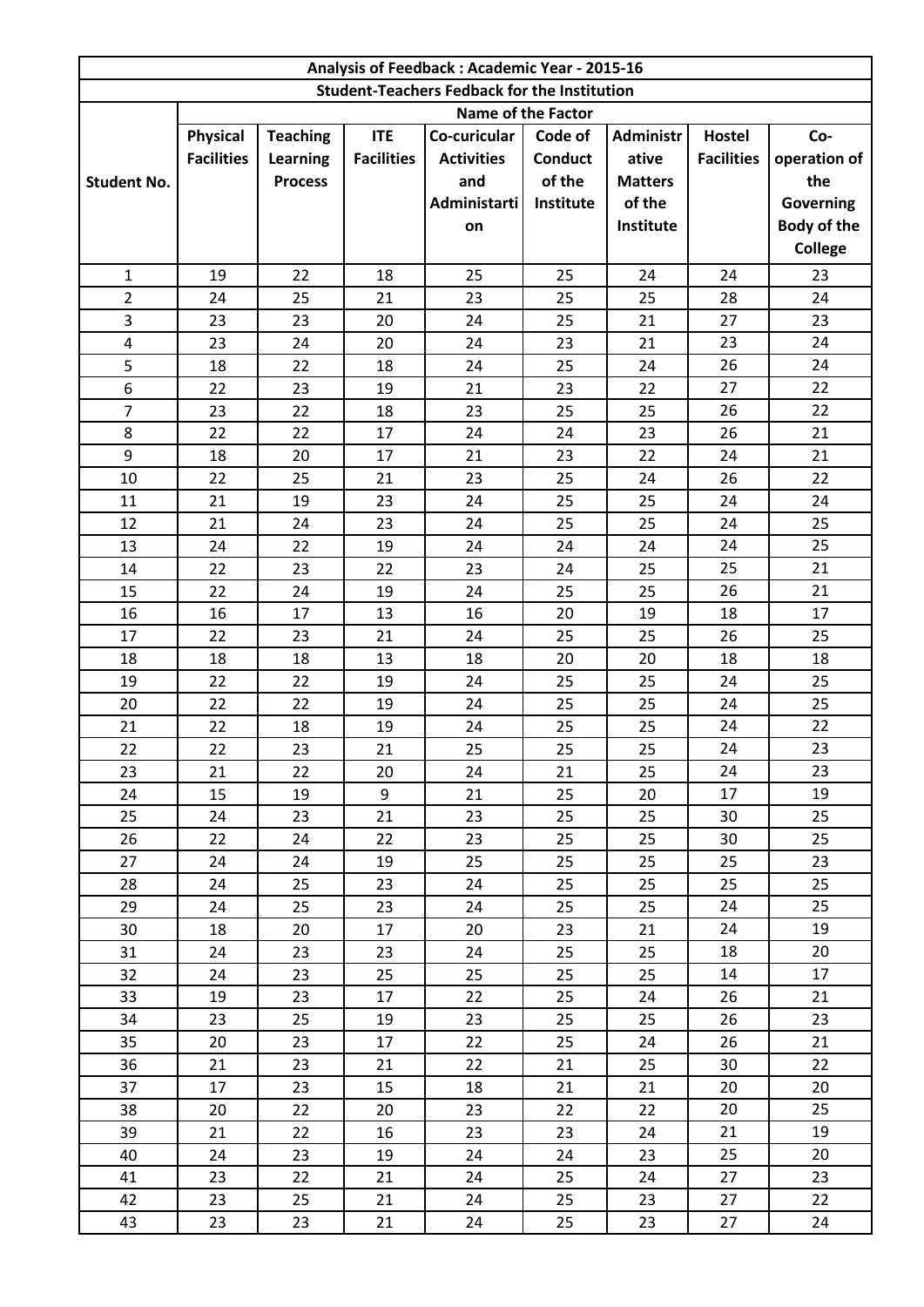| 44                      | 23                              | 25                              | 24                              | 25                              | 25                              | 25                              | 29                              | 25                              |
|-------------------------|---------------------------------|---------------------------------|---------------------------------|---------------------------------|---------------------------------|---------------------------------|---------------------------------|---------------------------------|
| 45                      | 23                              | 25                              | 24                              | 25                              | 25                              | 25                              | 29                              | 25                              |
| 46                      | 24                              | 25                              | 24                              | 24                              | 24                              | 25                              | 29                              | 25                              |
| 47                      | 21                              | 22                              | 14                              | 24                              | 25                              | 23                              | 26                              | 21                              |
| 48                      | 20                              | 22                              | 23                              | 23                              | 25                              | 24                              | 24                              | 22                              |
| 49                      | 20                              | 20                              | 20                              | 20                              | 23                              | 20                              | 24                              | 20                              |
| N                       | 49                              | 49                              | 49                              | 49                              | 49                              | 49                              | 49                              | 49                              |
| Sum                     | 1053                            | 1104                            | 958                             | 1129                            | 1183                            | 1160                            | 1205                            | 1096                            |
| <b>Mean</b>             | 21.49                           | 22.53                           | 19.55                           | 23.04                           | 24.14                           | 23.67                           | 24.59                           | 22.37                           |
| <b>SD</b>               | 2.28                            | 1.98                            | 3.21                            | 1.93                            | 1.44                            | 1.74                            | 3.45                            | 2.3                             |
| SD <sup>2</sup>         | 5.21                            | 3.92                            | 10.34                           | 3.71                            | 2.08                            | 3.02                            | 11.87                           | 5.28                            |
| $Q_1$                   | 20                              | 22                              | 18                              | 23                              | 24                              | 23                              | 24                              | 21                              |
| $Q_3$                   | 23                              | 24                              | 21                              | 24                              | 25                              | 25                              | 26                              | 25                              |
| Q                       | 1.5                             | 1                               | 1.5                             | 0.5                             | 0.5                             | 1                               | 1                               | $\overline{2}$                  |
| Max                     | 24                              | 25                              | 25                              | 25                              | 25                              | 25                              | 30                              | 25                              |
| Min                     | 15                              | 17                              | 9                               | 16                              | 20                              | 19                              | 14                              | 17                              |
| <b>Median</b>           | 22                              | 23                              | 20                              | 24                              | 25                              | 24                              | 25                              | 23                              |
| Percentage              | 85.96                           | 90.12                           | 78.2                            | 92.16                           | 96.57                           | 94.69                           | 98.37                           | 89.47                           |
| <b>Avarage</b><br>Grade | A                               | A                               | B                               | A                               | A                               | A                               | A                               | A                               |
| <b>Result</b>           | <b>Very</b><br><b>Excellent</b> | <b>Very</b><br><b>Excellent</b> | <b>Very</b><br><b>Excellent</b> | <b>Very</b><br><b>Excellent</b> | <b>Very</b><br><b>Excellent</b> | <b>Very</b><br><b>Excellent</b> | <b>Very</b><br><b>Excellent</b> | <b>Very</b><br><b>Excellent</b> |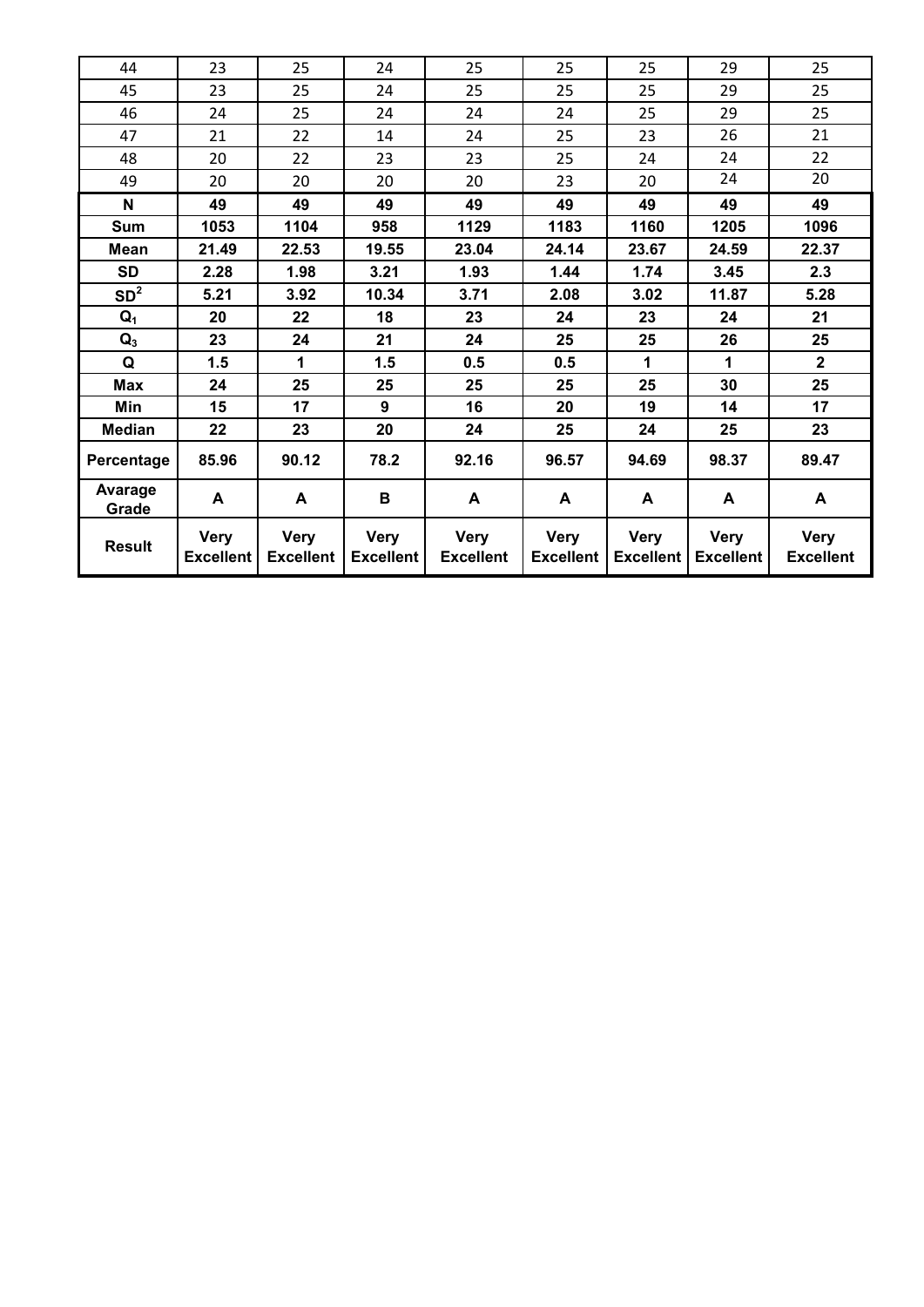|                 | Analysis of Feedback: Academic Year - 2015-16                    |                       |                                      |                       |  |  |  |  |  |
|-----------------|------------------------------------------------------------------|-----------------------|--------------------------------------|-----------------------|--|--|--|--|--|
|                 | Feedback by Stakeholders for the College Teaching and Activities |                       |                                      |                       |  |  |  |  |  |
|                 |                                                                  |                       | <b>Name of Group of Stakeholders</b> |                       |  |  |  |  |  |
|                 |                                                                  |                       | Alumni                               |                       |  |  |  |  |  |
| Sr. No.         | <b>College</b>                                                   | <b>Teacher</b>        | <b>Association</b>                   | <b>Parents</b>        |  |  |  |  |  |
|                 | <b>Management</b>                                                | <b>Educators</b>      | <b>Members</b>                       |                       |  |  |  |  |  |
| $\mathbf{1}$    | 99                                                               | 103                   | 104                                  | 103                   |  |  |  |  |  |
| $\overline{2}$  | 106                                                              | 99                    | 99                                   | 99                    |  |  |  |  |  |
| 3               | 103                                                              | 93                    | 96                                   | 102                   |  |  |  |  |  |
| 4               | 102                                                              | 108                   | 84                                   | 101                   |  |  |  |  |  |
| 5               | 110                                                              | 103                   | 96                                   | 107                   |  |  |  |  |  |
| 6               | 107                                                              | 105                   | 105                                  | 102                   |  |  |  |  |  |
| 7               |                                                                  |                       | 96                                   | 103                   |  |  |  |  |  |
| 8               |                                                                  |                       | 86                                   | 76                    |  |  |  |  |  |
| 9               |                                                                  |                       |                                      | 102                   |  |  |  |  |  |
| 10              |                                                                  |                       |                                      | 110                   |  |  |  |  |  |
| 11              |                                                                  |                       |                                      | 89                    |  |  |  |  |  |
| 12              |                                                                  |                       |                                      | 106                   |  |  |  |  |  |
| 13              |                                                                  |                       |                                      | 106                   |  |  |  |  |  |
| 14              |                                                                  |                       |                                      | 107                   |  |  |  |  |  |
| 15              |                                                                  |                       |                                      | 96                    |  |  |  |  |  |
| 16              |                                                                  |                       |                                      | 89                    |  |  |  |  |  |
| 17              |                                                                  |                       |                                      | 88                    |  |  |  |  |  |
| 18              |                                                                  |                       |                                      | 89                    |  |  |  |  |  |
| 19              |                                                                  |                       |                                      | 105                   |  |  |  |  |  |
| 20              |                                                                  |                       |                                      | 81                    |  |  |  |  |  |
| 21              |                                                                  |                       |                                      | 102                   |  |  |  |  |  |
| 22              |                                                                  |                       |                                      | 106                   |  |  |  |  |  |
| 23              |                                                                  |                       |                                      | 84                    |  |  |  |  |  |
| 24              |                                                                  |                       |                                      | 106                   |  |  |  |  |  |
| 25              |                                                                  |                       |                                      | 103                   |  |  |  |  |  |
| 26              |                                                                  |                       |                                      | 105                   |  |  |  |  |  |
| 27              |                                                                  |                       |                                      | 105                   |  |  |  |  |  |
| 28              |                                                                  |                       |                                      | 105                   |  |  |  |  |  |
| 29              |                                                                  |                       |                                      | 105                   |  |  |  |  |  |
| 30              |                                                                  |                       |                                      | 109                   |  |  |  |  |  |
| N               | 6                                                                | 6                     | 8                                    | 30                    |  |  |  |  |  |
| <b>Sum</b>      | 627                                                              | 611                   | 766                                  | 2991                  |  |  |  |  |  |
| <b>Mean</b>     | 104.5                                                            | 101.83                | 95.75                                | 99.7                  |  |  |  |  |  |
| <b>SD</b>       | 3.94                                                             | 5.23                  | 7.54                                 | 8.92                  |  |  |  |  |  |
| SD <sup>2</sup> | 15.5                                                             | 27.37                 | 56.79                                | 79.53                 |  |  |  |  |  |
| $Q_1$           | 102.25                                                           | 100                   | 93.5                                 | 96.75                 |  |  |  |  |  |
| $Q_3$           | 106.75                                                           | 104.5                 | 100.25                               | 105.75                |  |  |  |  |  |
| Q               | 2.25                                                             | 2.25                  | 3.375                                | 4.5                   |  |  |  |  |  |
| <b>Max</b>      | 110                                                              | 108                   | 105                                  | 110                   |  |  |  |  |  |
| Min             | 99                                                               | 93                    | 84                                   | 76                    |  |  |  |  |  |
| <b>Median</b>   | 104.5                                                            | 103                   | 96                                   | 103                   |  |  |  |  |  |
| Percentage      | 95                                                               | 92.58                 | 87.05                                | 90.64                 |  |  |  |  |  |
| <b>Avarage</b>  |                                                                  |                       |                                      |                       |  |  |  |  |  |
| Grade           | A                                                                | A                     | A                                    | A                     |  |  |  |  |  |
| <b>Result</b>   | Very Excellent                                                   | <b>Very Excellent</b> | Very Excellent                       | <b>Very Excellent</b> |  |  |  |  |  |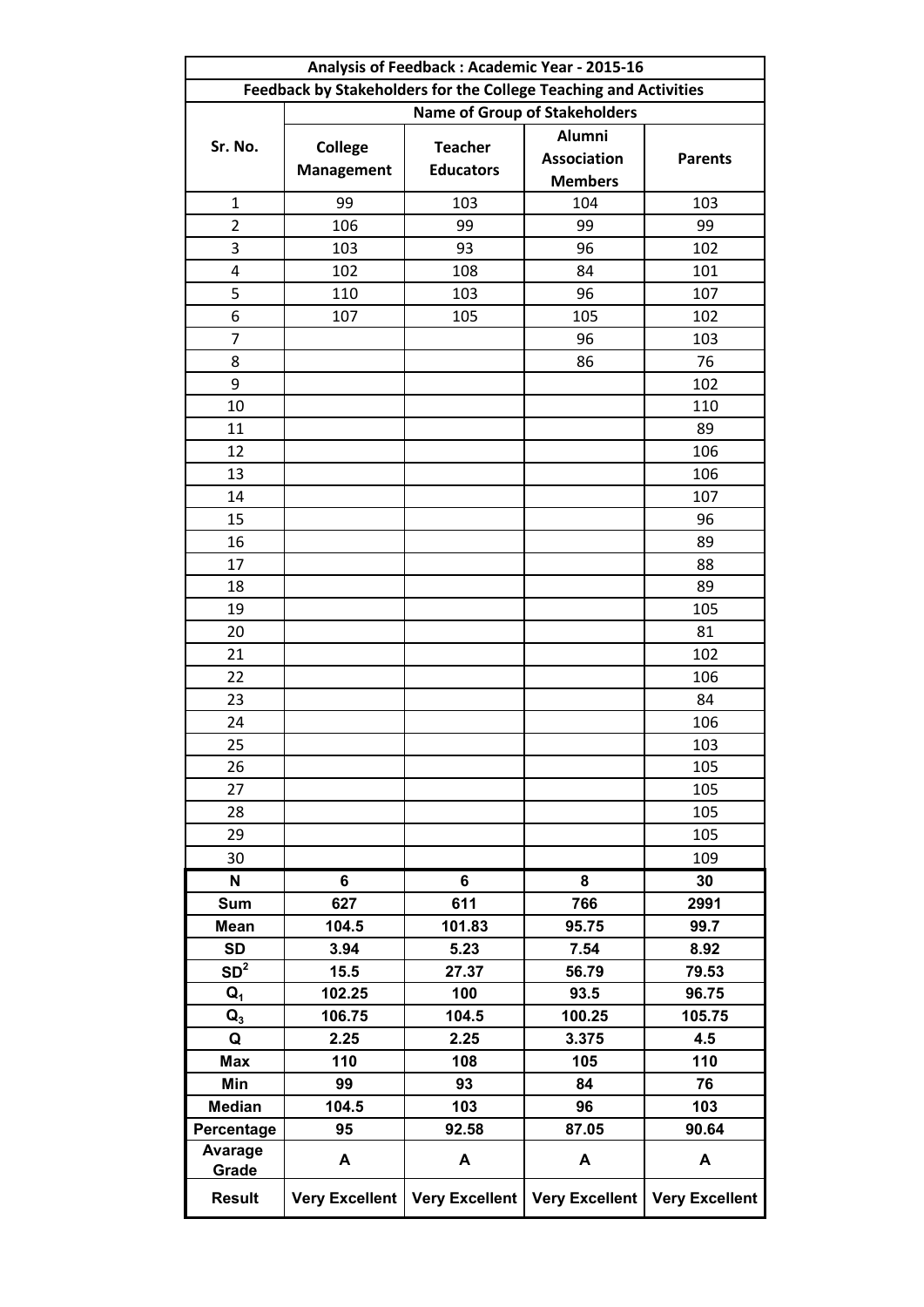**Analysis of Feedback : Academic Year - 2015-16**

|            |            |            |                    | <b>Explanaton of Grading</b>                       |                                           |                           |        |                |
|------------|------------|------------|--------------------|----------------------------------------------------|-------------------------------------------|---------------------------|--------|----------------|
| Out of 100 | Out of 660 | Out of 880 | <b>Out of 1225</b> | <b>Out of 1470</b>                                 | <b>Out of 2940</b>                        | <b>Out of 3300</b>        | Gradel | <b>Result</b>  |
| 80 to 100  | 528 to 660 | 704 to 880 |                    | 980 to 1225 1176 to 1470 2352 to 2940 2640 to 3300 |                                           |                           | A      | Very Excellent |
| 65 to 79   | 429 to 527 | 572 to 703 | 796 to 979         |                                                    | 956 to 1175   1911 to 2351   2145 to 2639 |                           | B      | Excellent      |
| 50 to 64   | 330 to 428 | 440 to 571 | 613 to 795         | 735 to 955                                         |                                           | 1470 to 1910 1650 to 2144 | C      | Good           |
| 35 to 49   | 231 to 329 | 308 to 439 | 429 to 612         | 515 to 734                                         |                                           | 1029 to 1469 1155 to 1649 | D      | Average        |
| 0 to 35    | 0 to 230   | 0 to 307   | 0 to 428           | 0 to 514                                           | 0 to 1028                                 | 0 to 1154                 | E      | Poor           |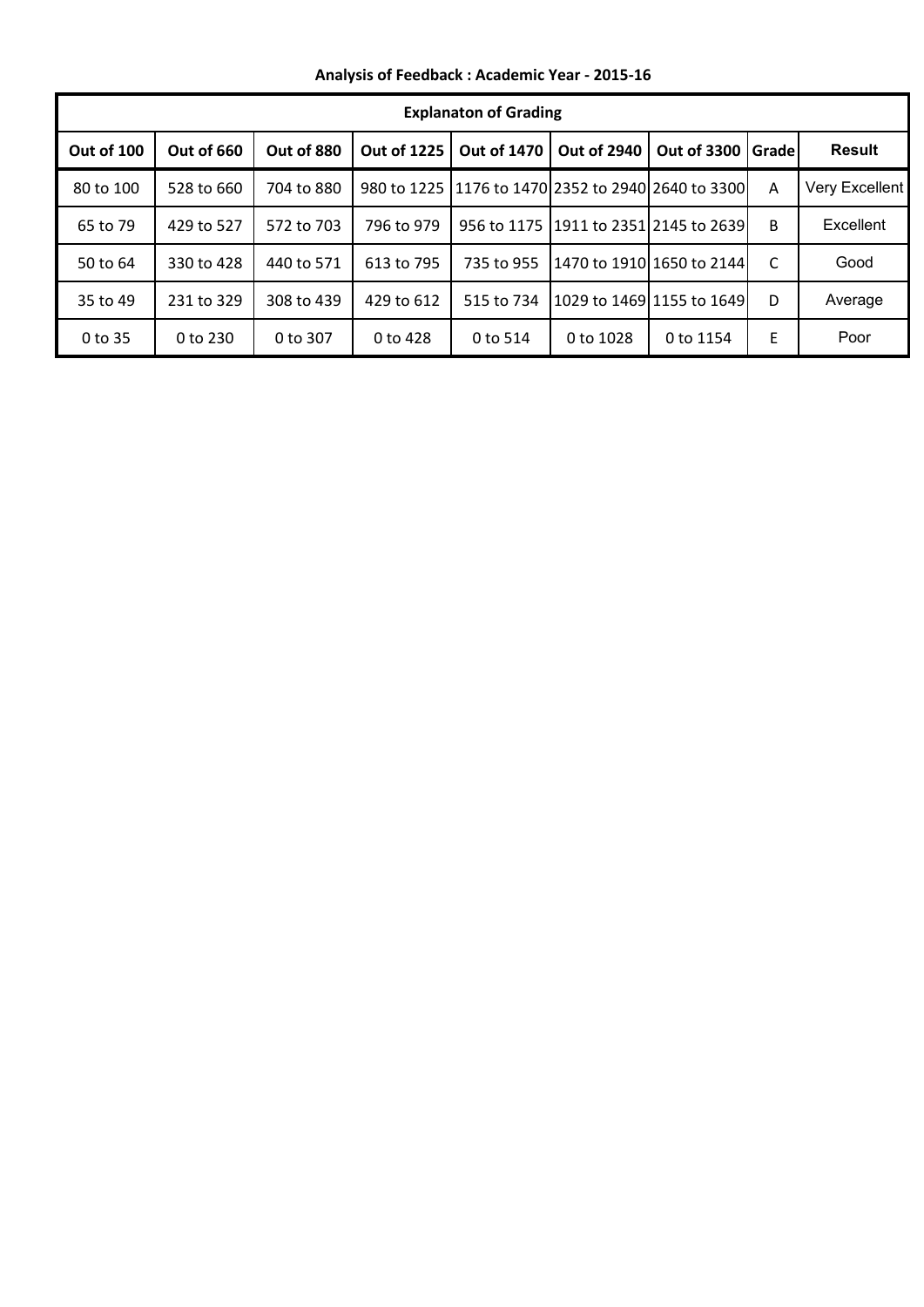|     | B.D. SHAH COLLEGE OF EDUCATION(C.T.E.), MODASA<br><b>AFFILIATED TO</b><br>HEMCHANDRACHARYA NORTH GUJARAT UNIVERSITY, PATAN<br>MANAGED BY M.L.GANDHI HIGHER EDUCATION SOCIETY, MODASA<br>STUDENT-TEACHER'S FEEDBACK FOR THE TEACHER EDUCATOR<br>ACADEMIC YEAR 20 -20                                                                                                                                                                                                                                                                                |  |  |  |  |
|-----|----------------------------------------------------------------------------------------------------------------------------------------------------------------------------------------------------------------------------------------------------------------------------------------------------------------------------------------------------------------------------------------------------------------------------------------------------------------------------------------------------------------------------------------------------|--|--|--|--|
|     | सूचाना : આ होलेका ताने खेह वर्षथी जी बेड. अल्यासक्रमली शिक्षहली तालीन लर्छ रहया छो. આ होलेकला<br>પ્રદયાપછો દવારા જુદા જુદા વિષયોમાં થતા વર્ગખંડ અદયાપનને દયાનમાં રાખી નીચેના પંચલિંદુઓ<br>कालुसार के ते विद्याल भारे: अति उत्तर भारे A, उत्तर भारे B, भद्यम भारे C, लबाजु भारे D, अति<br>ororg one E અંગ્રેજી અક્ષરો જે તે વિશાળ સાભે જે તે પ્રાધ્યાપક માટે દર્શાવો. આપના પ્રતિયારોનો<br>ગુણવત્તા સુધારણા ધ્વારા સંસ્થાહીય લિકાસમાટે ફકારાતમક ઉપયોગ કરવામાં આવશે. આપ ઈચ્છો<br>તો આપણું ભામ દર્શાલી શકો છો.<br>विधार्थी ध्यास साध्यापडतुं गुल्यांडन |  |  |  |  |
| 501 | <b>VIGIONICI 2012011 CIENOII</b>                                                                                                                                                                                                                                                                                                                                                                                                                                                                                                                   |  |  |  |  |
|     | १. विषयवस्तुनी पूर्व तैयाष्ठी<br>(बांचन,संहर्लनो ઉपयोग, वगेरे)                                                                                                                                                                                                                                                                                                                                                                                                                                                                                     |  |  |  |  |
| Q.  | વર્ગખંડમાં એકમ શીખવવાના કૌશભ્યો<br>(ग्रथ्नो पूछवानु डौशल्य,डा.या.डार्थ,डथन वगेरे)                                                                                                                                                                                                                                                                                                                                                                                                                                                                  |  |  |  |  |
|     | 3. कहृष्टी शैक्षप्रिाह साधनोनो वर्गजंडमां विनियोग<br>(ચાર્ટ,OHP,LCD,ટ્રાન્સપરન્સીઝ,કમ્પ્યૂટર,વગેરે)                                                                                                                                                                                                                                                                                                                                                                                                                                                |  |  |  |  |
|     | ४. लाया यस्लुं ग्रामुत्व<br>(ભાષા શુધ્ધતા,આરોહ-અવરોહ,પ્રવાહિતા,જોડણી વગેરે)                                                                                                                                                                                                                                                                                                                                                                                                                                                                        |  |  |  |  |
|     | ૫. વર્ગખંડ સાથેનું પ્રત્યાયન<br>(वि.ओला अलिग्रायोनी स्वीड़ति,यर्था वगेरे)                                                                                                                                                                                                                                                                                                                                                                                                                                                                          |  |  |  |  |
|     | $g$ , applying calculation<br>(બેઠક વ્યવસ્થા શિસ્ત,શૈક્ષણિક સાધનોની ગોઠ્યણી, જરૂરી<br>भुधनाओं पगेहें)                                                                                                                                                                                                                                                                                                                                                                                                                                              |  |  |  |  |
|     | ७. વિધાર્થીઓની અધ્યાપન કાર્યમાં સઢભાગીઘરી<br>(विधार्थीओ ध्वास ग्रश्नोतरी, विधार्थीઓ ध्वास योग्य<br>(उधहरुए वगेरे)                                                                                                                                                                                                                                                                                                                                                                                                                                  |  |  |  |  |
|     | $c$ . વર્ગખંડ એકમ શીખવવાની અઘ્યાયન યઘ્ધતિઓ<br>(विधार्थी डेन्द्री,शिक्षड डेन्द्री वगेरे)                                                                                                                                                                                                                                                                                                                                                                                                                                                            |  |  |  |  |
|     | G. વિધાર્થીઓની ભાગણીઓનો સ્વીક્રાર<br>(विधार्थीઓનा ઉत्तसेने महत्व आपवं, विधार्थीओना<br>યોગ્યપ્રશ્નોની સ્વીફતિ,ગમા-અયુાગમાની રજૂઆત)                                                                                                                                                                                                                                                                                                                                                                                                                  |  |  |  |  |
|     | ૧૦ વર્ગના પર્યાવસ્યાની જાળવર્ણી<br>(અધ્યાપક ભાવાત્મક જોડાણ કાર્ય, સ્વતંત્રતા, વિધાર્થી<br>डेन्ड्री स्थूआत वगेरे)                                                                                                                                                                                                                                                                                                                                                                                                                                   |  |  |  |  |
|     | ११. मूल्यांडन प्रविधि<br>(भौजिड, लेजित, प्रायोगिड संदर्लमां मूल्यांडन)                                                                                                                                                                                                                                                                                                                                                                                                                                                                             |  |  |  |  |
|     | ૧ર અધ્યાયકનું સમગ્ર વ્યકિતત્વ<br>(ग्रलाव ઉत्पाद्द, वस्त्र पहिचान, वगेरे)                                                                                                                                                                                                                                                                                                                                                                                                                                                                           |  |  |  |  |
|     | १३. आयना विशेष अलियायो                                                                                                                                                                                                                                                                                                                                                                                                                                                                                                                             |  |  |  |  |

F:\MASTER\NAAC251163.p65

Page No.8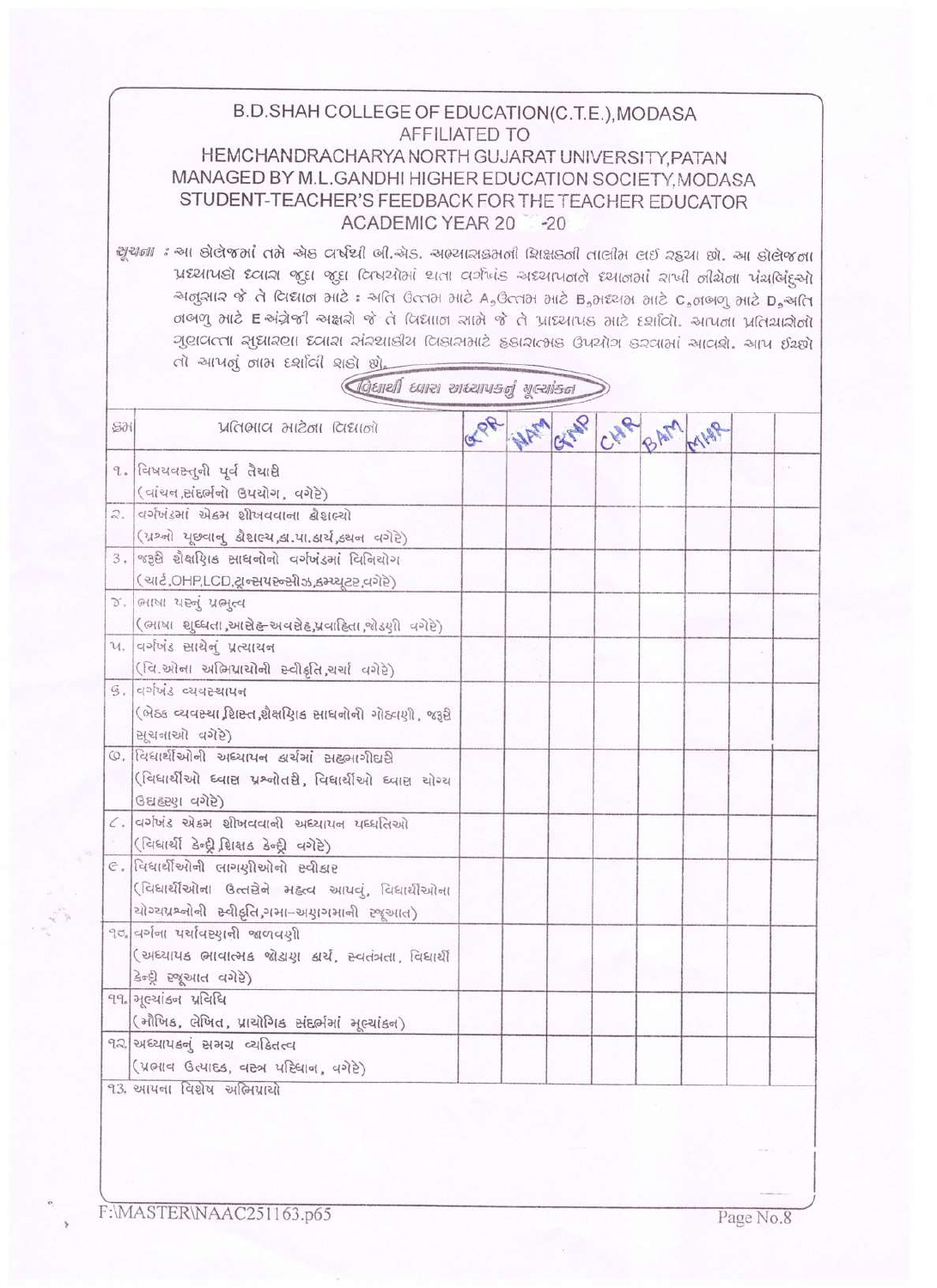# **B.D. SHAH COLLEGE OF EDUCATION (CTE), MODASA**

**(AFFILIATED TO HEMCHANDRACHARYA NORTH GUJARAT UNIVERSITY, PATAN) MANAGED BY THE M.L. GANDHI HIGHER EDUCATION SOCIETY, MODASA** 

### **Re-accredited by NAAC with "B" Grade (CGPA 2.86)**

## **FEEDBACK ON CURRICULUM BY STUDENT-TEACHER ACADEMIC YEAR 20 -**

નીચેના વિધાનો સામે અભ્યાસક્રમના સંદર્ભમાં આપનો પ્રતિચાર જેતે ખાનામાં ' $\vee$ ' ની નિશાની દ્વારા દર્શાવો.

| અ.                          | વિધાન                                    | અતિ   | ઉત્તમ | મધ્યમ | સં તોષકારક | અસં તોષકારક |
|-----------------------------|------------------------------------------|-------|-------|-------|------------|-------------|
| નં.                         |                                          | ઉત્તમ |       |       |            |             |
| ঀ                           | અભ્યાસક્રમનો સુધારેલો સમયગાળો            |       |       |       |            |             |
| $\mathcal{S}$               | માઈક્રોટીચીંગ માટે જરૂરી તાલીમનો         |       |       |       |            |             |
|                             | અભ્યાસક્રમમાં સમાવેશ                     |       |       |       |            |             |
| $\mathsf{3}$                | શાળાનુભવ માટે જરૂરી તાલીમનો              |       |       |       |            |             |
|                             | અભ્યાસક્રમમાં સમાવેશ                     |       |       |       |            |             |
| Χ                           | સૈદ્ધાંતિક અને પ્રાચોગિક વિભાગોનું       |       |       |       |            |             |
|                             | અભ્યાસક્રમમાં ચોગ્ય પ્રમાણ               |       |       |       |            |             |
| ૫                           | ક્ષેત્રીયકાર્યની સુસંગતતા                |       |       |       |            |             |
| S                           | અભ્યાસક્રમના વિષયવસ્તુ ની ઊંડાઈ          |       |       |       |            |             |
| ٯ                           | અભ્યાસક્રમમાં આવરી લેવામાં આવેલ          |       |       |       |            |             |
|                             | વિષયવસ્તુનું પ્રમાણ                      |       |       |       |            |             |
| $\mathcal{L}_{\mathcal{L}}$ | વાસ્તવિક જીવનની પરિસ્થિતિઓ સાથે          |       |       |       |            |             |
|                             | સુ સંગતતા∕ ઉપચોગિતા                      |       |       |       |            |             |
| $\epsilon$                  | અધ્યયન મૂલ્ય(જ્ઞાન, સંકલ્પનાઓ,           |       |       |       |            |             |
|                             | હસ્તક્રીશલ્યો, વિશ્લેષણાત્મક શક્તિ       |       |       |       |            |             |
|                             | <u>અને વ્યાપક ખ્યાલો)</u>                |       |       |       |            |             |
| ٩O                          | પાઠ્યપુસ્તકનાં વાચન સાહિત્યની            |       |       |       |            |             |
|                             | શુક્રતા અને પ્રસ્તુ તતા                  |       |       |       |            |             |
| ९ ९                         | વધારાના સંદર્ભ સાહિત્યની સુસંગતતા        |       |       |       |            |             |
|                             | (પુસ્તકાલય કાર્ય)                        |       |       |       |            |             |
| १२                          | પ્રશિક્ષણાર્થીઓ દ્વારા આવશ્યક            |       |       |       |            |             |
|                             | પ્રયત્નોનું પ્રમાણ                       |       |       |       |            |             |
| 93                          | સમગ્ર છાપ (સમગ્રતથા મૂ <i>લ્</i> યાં કન્ |       |       |       |            |             |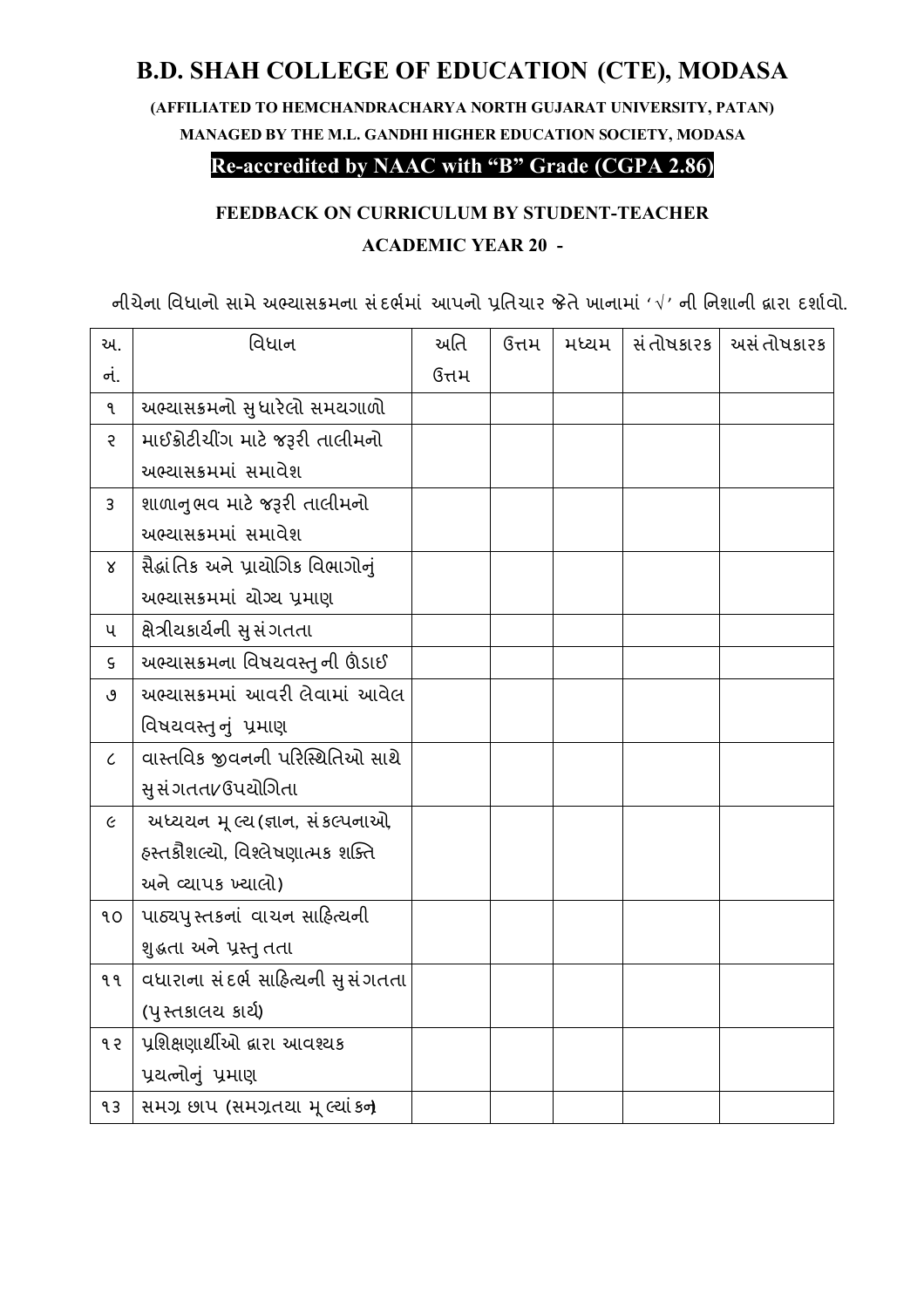### B.D. SHAH COLLEGE OF EDUCATION, CTE, MODASA **AFFILIATEDTO** HEMCHANDRACHARYA NORTH GUJARAT UNIVERSITY, PATAN STUDENTS TEACHERS FEEDBACK FOR THE INSTITUTION ACADEMICYEAR: 20 - 20 प्रशिक्षणार्थींखोना संस्था भाटेना प्रतिलावो

સૂચના : .આ તાલીમ મહાવિદ્યાલયમાં આપ છેલ્લા એક વર્ષથી તાલીમાર્થી રહ્યા છો. સંસ્થાના તાલીમી ર્કાચક્રમ માટેની ભાેેતિક સુવિદ્યાઓ તથા માનવ સંસાધનોના સંદર્ભમાં નીચેની વિગતો સામે આપના પ્રતિભાવો પંચબિંદુ ક્રમ માપદંડ ઉપર (√) નિશાની કરી દર્શાવો. આપના યોગ્ય પ્રતિભાવો બી.એડ્. તાલીમ માટેના ભાવિ કાર્યક્રમો માટે ખૂબ જ ઉપયોગી સાબિત થશે. આપના પ્રતિભાવો ખાનગી રાખવામાં આવશે. તેનો ઉપચોગ આગામી વર્ષ માટેના કાર્યક્રમોના આયોજનમાં કરવામાં આવશે. આ ક્રમમાપદંડમાં તમારે તમારું નામ આપવાનું નથી. તમારી સહી પણ કરવાની નથી.

| 531                              | प्रतिहास भारेनां विधानो                                      | અતિ<br>G <sub>t</sub> | ઉત્તમ | अध्यभ | નબળું | અતિ<br>d |
|----------------------------------|--------------------------------------------------------------|-----------------------|-------|-------|-------|----------|
| $\mathbf{P}$ .                   | ोतिड सुविधाઓ :-                                              |                       |       |       |       |          |
| $\ddot{\phantom{a}}$             | વર્ગખંડોની ભેતિક સુવિધાઓ<br>(9)                              |                       |       |       |       |          |
|                                  | $\mathcal{C}^{\star}$<br>.પીવાના પાણીની સગવડ<br>(a)          |                       |       | ÷     |       |          |
|                                  | સેનીટેશન અને પ્રકાશની વ્યવસ્થા<br>(3)                        |                       |       |       |       |          |
|                                  | શૈક્ષણિક સાધનોની સગવડ<br>$(\tau)$                            |                       |       |       |       |          |
|                                  | વર્ગખંડોની સ્વચ્છતા<br>(u)                                   |                       |       |       |       |          |
| $\mathbf{2}$ .                   | અધ્યયન - અધ્યાપન પ્રક્રિયા                                   |                       |       |       |       |          |
|                                  | નૂતન અધ્યાપન પધ્ધતિઓ - પ્રવિધિઓ<br>(9)                       |                       |       |       |       |          |
|                                  | શે. સાધનોનો થતો વિનિયોગ<br>(a)                               |                       |       |       |       |          |
| $\gamma$ . $\beta$               | પ્રશિક્ષણાર્થીઓની ભાગીદારી<br>(3)                            |                       | ۰     |       |       |          |
| $\hat{\mathcal{O}}_{\mathbf{B}}$ | વર્ગખંડોમાં થતી આંતરકિયા<br>$(\mathcal{L})$                  |                       |       |       |       |          |
|                                  | અધ્યાપકોનો વ્યવહાર<br>(u)                                    |                       |       |       |       |          |
| 3.                               | ITE नी सुविधाओ                                               |                       |       |       |       |          |
|                                  | પ્રયોગશાળા અને તેની સમૃદ્ધિ<br>(9)                           |                       |       |       |       |          |
|                                  | પુસ્તકાલચ અને ગ્રંથાલચ સેવાઓ<br>(a)                          |                       |       |       |       |          |
|                                  | દ્દશ્ય - શ્રાવ્ય ખંડ અને તેની ઉપયોગિતા<br>(3)                |                       |       |       |       |          |
|                                  | $(\mathbf{r})$<br>મનોવિજ્ઞાન - પ્રયોગશાળા અને તેની સુવિદ્યાઓ |                       |       |       |       |          |
|                                  | ભાષા અધ્યાપન પ્રયોગશાળાઓ અને તેની સુવિધાઓ<br>(u)             |                       |       |       |       |          |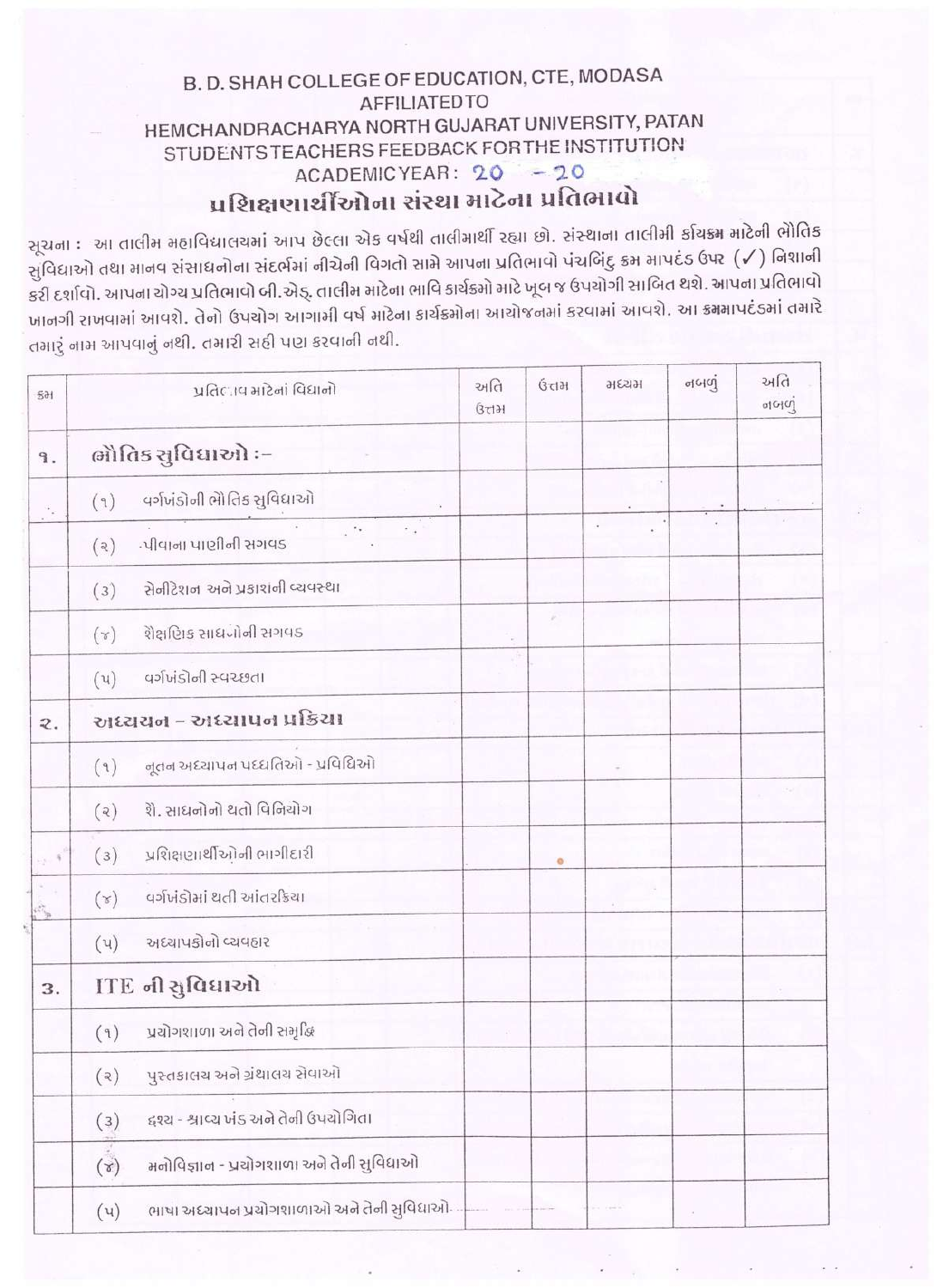| 5H          |                    | પ્રતિભાવ માટેનાં વિદ્યાનો                            | અતિ<br><b>ઉત્તમ</b> | G <sub>TH</sub> | भध्यभ                     | નબળું | અતિ<br>નબળું |  |
|-------------|--------------------|------------------------------------------------------|---------------------|-----------------|---------------------------|-------|--------------|--|
| γ.          |                    | सह खम्यासनी प्रपृतिसोखने केनुसंघालन                  |                     |                 |                           |       |              |  |
|             | (9)                | વાર્ષિકોત્સવ અને તેની અસરકારકતા                      |                     |                 |                           |       |              |  |
|             | (a)                | સાદિત્યિક પ્રવૃત્તિઓ                                 |                     |                 |                           |       |              |  |
|             | (3)                | ગણિત - વિજ્ઞાન મંડળની પ્રવૃત્તિઓ                     |                     |                 |                           |       |              |  |
| ×           | $(\check{\sigma})$ | રમત ગમત પ્રવાસ પર્યટન અને મુલાકાતો                   |                     |                 |                           |       |              |  |
| Ð           | (u)                | પ્રાર્થનાસભા અને તેના કાર્યક્રમો                     |                     |                 |                           |       |              |  |
| ч.          |                    | સંસ્થાની આચાર સંહિતા                                 |                     |                 |                           |       |              |  |
|             | (9)                | प्रशिक्षણार्थीઓ भाटे शिस्तना नियमो                   |                     |                 |                           |       |              |  |
|             | (a)                | એસ.આર.સી. ની રચના અને તેની પ્રવૃત્તિઓ.               |                     |                 | $\mathcal{L} \rightarrow$ |       |              |  |
|             | (3)                | તાલીમ માટેનાં પ્રાચોગિક કાર્યો                       |                     |                 |                           |       |              |  |
|             | $(\tau)$           | આંતરિક પરીક્ષાઓ અને તેનું સંચાલન                     |                     |                 |                           |       |              |  |
|             | (u)                | સંસ્થાના કર્મચારીઓની નિચમિતતા                        |                     |                 |                           |       |              |  |
| $(\bar{x})$ |                    | संस्थानी वहीवटी जाजतो<br>$6 - 8$                     |                     |                 |                           |       |              |  |
|             | (9)                | ફી અને અન્ય કાર્યો માટેનું વઠીવટ કાર્ય               |                     |                 |                           |       |              |  |
|             | (3)                | સંસ્થાના વઠીવટી કર્મચારીઓના અભિગમ                    |                     |                 |                           |       |              |  |
|             | (3)                | પ્રાયોગિક પાઠો માટે શાળાઓ સાથેના                     |                     |                 |                           |       |              |  |
|             |                    | સહકારના અભિગમો                                       | ô.                  |                 |                           |       |              |  |
|             | $(\mathcal{C})$    | પ્રશિક્ષણાર્થીઓની હાજરી અંગેનો વહીવટ                 |                     |                 |                           |       |              |  |
|             | $(\mathfrak{u})$   | સંસ્થાના વહીવટી કાર્યોમાં પ્રશિક્ષણાર્થીઓની ભાગીદારી |                     |                 |                           |       |              |  |
| (0)         |                    | છાત્રાલયની સુવિધાઓ                                   |                     |                 |                           |       |              |  |
|             | (9)                | ભોજન સુવિદ્યા                                        |                     |                 |                           |       |              |  |
|             | (3)                | पाણीनी સુવિદ્યા                                      |                     |                 |                           |       |              |  |
|             | (3)                | स्पर्श्वता, सेनीटेशन                                 |                     |                 |                           |       |              |  |
|             | $(\mathcal{L})$    | વાંચન માટેનું ફર્નીચર                                |                     |                 |                           |       |              |  |
|             | $(\vee)$           | પ્રકાશ અને પંખાની સુવિધા.                            |                     |                 |                           |       |              |  |
| Ő,          | $(\mathbf{s})$     | ઈન્ડોર આઉટ ડોર - ગેઈમ્સ અને મનોરંજન સુવિધાઓ.         |                     |                 |                           |       |              |  |
| (C)         |                    | મહાવિદ્યાલય – સંચાલક મંડળનો સહકાર                    |                     |                 |                           |       |              |  |
|             | (9)                | કોલેજ કાર્યક્રમોમાં સંચાલક મંડળના                    |                     |                 |                           |       |              |  |
|             |                    | प्रतिनिधिઓની हाજરી                                   |                     |                 |                           |       |              |  |
|             | (3)                | કોલેજમાં પ્રશિશ્વણાર્થીઓ માટે જરૂરી સુવિધાઓ પૂરી     |                     |                 |                           |       |              |  |
|             |                    | SIBSHI HISPIN                                        |                     |                 |                           |       |              |  |
|             | (3)                | જરૂરિયાતમંદ પ્રશિક્ષણાર્થીઓને અપાતી આર્થિક સહાય      |                     |                 |                           |       |              |  |
|             | $(\lambda)$        | છાત્રાલયની દેખરેખ માટેનો સંચાલક મંડળનો અભિગમ         |                     |                 |                           |       |              |  |
|             | (u)                | કોલેજ કેમ્પસને સુંદર બનાવવા અને તેના વિકાસ માટે      |                     |                 |                           |       |              |  |
|             |                    | સંચાલક મંડળની ભૂમિકા.                                |                     |                 |                           |       |              |  |

 $\frac{1}{2}$ 

 $\mathcal{L}_{\mathcal{L}}$ 

÷,

 $\frac{6}{\pi^2}$ 

 $\mathbf{z} \in \mathbb{R}^{n \times n}$  .

 $\frac{1}{\alpha}$ 

 $\frac{1}{k}$